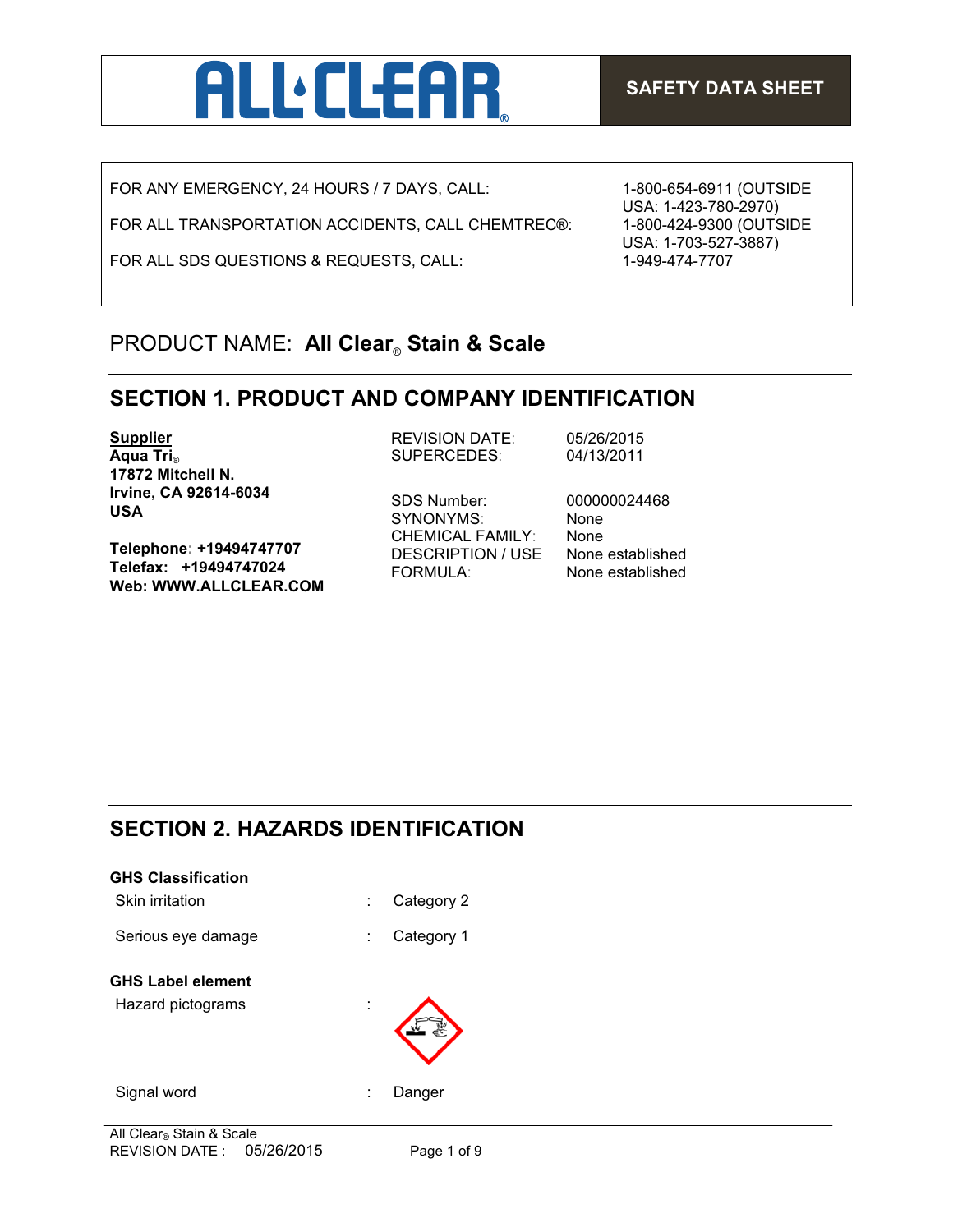# **ALL** CLEAR

| Hazard statements        | H315 Causes skin irritation.<br>H318 Causes serious eye damage.                                                                                                                                                                                                                                                                                                                                                                                                                                                                                                                                                                                                                                              |
|--------------------------|--------------------------------------------------------------------------------------------------------------------------------------------------------------------------------------------------------------------------------------------------------------------------------------------------------------------------------------------------------------------------------------------------------------------------------------------------------------------------------------------------------------------------------------------------------------------------------------------------------------------------------------------------------------------------------------------------------------|
| Precautionary statements | <b>Prevention:</b><br>P264 Wash hands thoroughly after handling.<br>P280 Wear protective gloves/ protective clothing/ eye protection/<br>face protection.<br>Response:<br>P305 + P351 + P338 IF IN EYES: Rinse cautiously with water for<br>several minutes. Remove contact lenses, if present and easy to<br>do. Continue rinsing.<br>P310 Immediately call a POISON CENTER or doctor/ physician.<br>P302 + P352 IF ON SKIN: Wash with plenty of soap and water.<br>P321 Specific treatment (see supplemental first aid instructions on<br>this label).<br>P332 + P313 If skin irritation occurs: Get medical advice/ attention.<br>P362 + P364 Take off contaminated clothing and wash it before<br>reuse. |
|                          |                                                                                                                                                                                                                                                                                                                                                                                                                                                                                                                                                                                                                                                                                                              |

## **Other hazards**

None known.

## **SECTION 3. COMPOSITION/INFORMATION ON INGREDIENTS**

| CAS OR CHEMICAL NAME | CAS #     | $%$ RAN |
|----------------------|-----------|---------|
| ETIDRONIC ACID       | 2809-21-4 |         |

 $\frac{CAS \#}{2800.21.4}$   $\frac{\% RANGE}{0.5}$ 

# **SECTION 4. FIRST AID MEASURES**

| Inhalation:   | IF INHALED: Remove individual to fresh air. Seek medical attention if breathing<br>becomes difficult or if respiratory irritation develops.                                                                                                         |
|---------------|-----------------------------------------------------------------------------------------------------------------------------------------------------------------------------------------------------------------------------------------------------|
| Skin Contact: | IF ON SKIN: Immediately flush skin with plenty of water for 15 minutes. If clothing<br>comes in contact with the product, the clothing should be removed immediately<br>and laundered before re-use. Seek medical attention if irritation develops. |
| Eye Contact:  | IF IN EYES: Immediately flush eyes with plenty of water for at least 15 minutes.<br>Seek medical attention immediately.                                                                                                                             |
| Ingestion:    | IF SWALLOWED: Call a physician immediately. DO NOT induce vomiting unless<br>directed to do so by a physician. Never give anything by mouth to an unconscious<br>person.                                                                            |

## **SECTION 5. FIREFIGHTING MEASURES**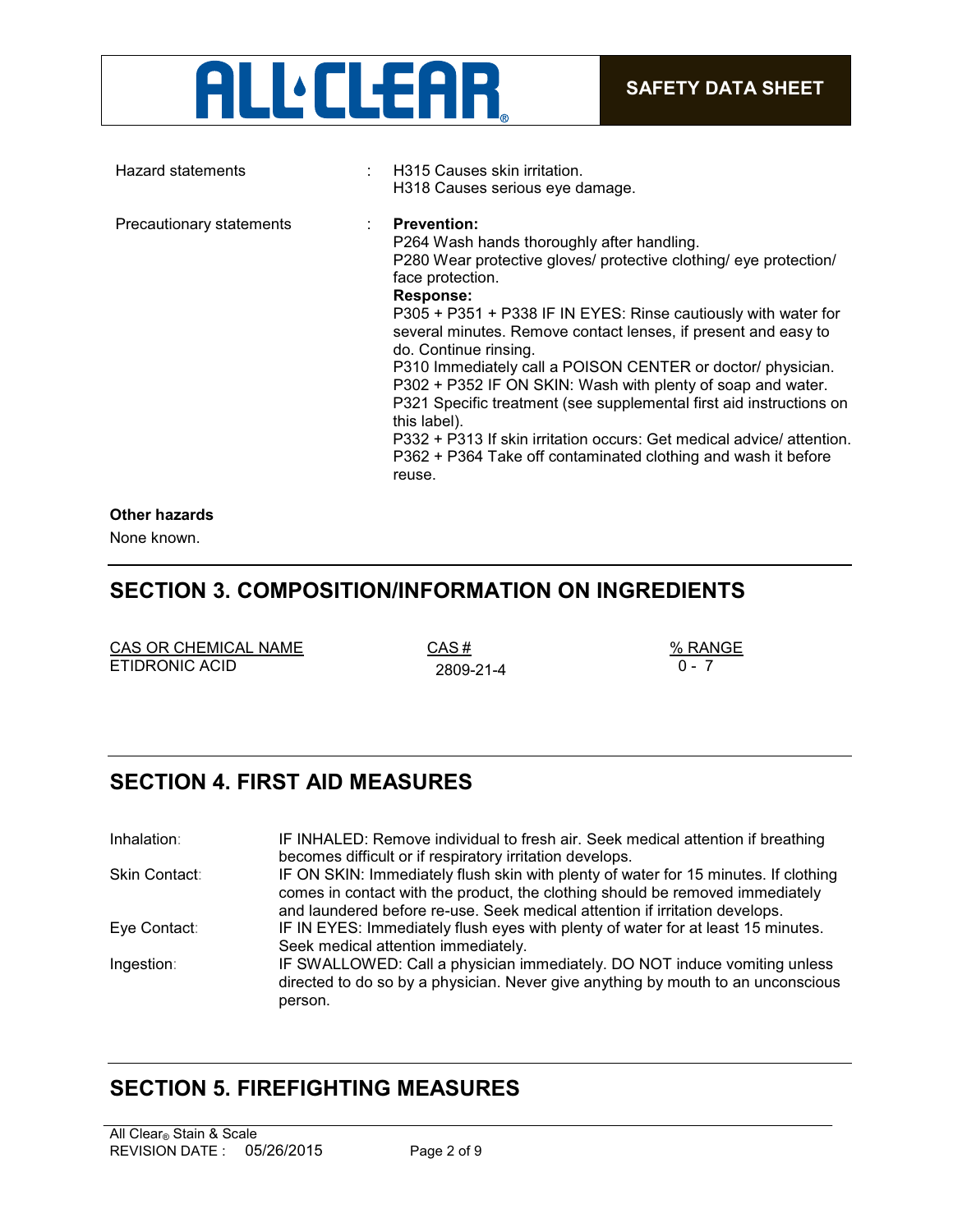

| Flammability Summary (OSHA):                      | Product is not known to be flammable, combustible, pyrophoric or<br>explosive.                                                                                                           |
|---------------------------------------------------|------------------------------------------------------------------------------------------------------------------------------------------------------------------------------------------|
| <b>Flammable Properties</b>                       |                                                                                                                                                                                          |
| Flash Point:                                      | No data.                                                                                                                                                                                 |
| Fire / Explosion Hazards:                         | This material is not expected to burn unless all the water is boiled<br>away. The remaining compounds may be ignitable.                                                                  |
| Extinguishing Media:                              | Choose extinguishing media suitable for surrounding materials.                                                                                                                           |
| Fire Fighting Instructions:                       | In case of fire, use normal fire-fighting equipment and the personal<br>protective equipment recommended in Section 8 to include a NIOSH<br>approved self-contained breathing apparatus. |
| <b>Hazardous Combustion Products:</b>             | During a fire, irritating and highly toxic gases may be generated by<br>thermal decomposition or combustion.                                                                             |
| Upper Flammable / Explosive Limit,<br>$%$ in air: | No data                                                                                                                                                                                  |
| Lower Flammable / Explosive Limit,<br>$%$ in air: | No data                                                                                                                                                                                  |

## **SECTION 6. ACCIDENTAL RELEASE MEASURES**

| Personal Protection for Emergency<br>Situations: | Use the personal protective equipment recommended in Section 8<br>and a NIOSH approved self-contained breathing apparatus.                                                                                                                                                                                              |
|--------------------------------------------------|-------------------------------------------------------------------------------------------------------------------------------------------------------------------------------------------------------------------------------------------------------------------------------------------------------------------------|
| <b>Spill Mitigation Procedures</b>               |                                                                                                                                                                                                                                                                                                                         |
| Air Release:                                     | Vapors may be suppressed by the use of water fog. Keep people<br>away from and upwind of spill/leak.                                                                                                                                                                                                                    |
| Water Release:                                   | If the product contaminates rivers and lakes or drains inform<br>respective authorities.                                                                                                                                                                                                                                |
| Land Release:                                    | Contain spillage, soak up with non-combustible absorbent material,<br>(e.g. sand, earth, diatomaceous earth, vermiculite) and transfer to a<br>container for disposal according to local / national regulations (see<br>section 13). Do not contaminate ponds, waterways or ditches with<br>chemical or used container. |
| Additional Spill Information :                   | Stop source of spill as soon as possible and notify appropriate<br>personnel. Utilize emergency response personal protection<br>equipment prior to the start of any response. Evacuate all non-<br>essential personnel. Dispose of spill residues per guidelines under<br>Section 13, Disposal Consideration.           |

# **SECTION 7. HANDLING AND STORAGE**

| Handling:                           | Do not take internally. Avoid contact with skin, eyes and clothing.<br>Upon contact with skin or eyes, wash off with water. Avoid breathing<br>mist or vapor. |
|-------------------------------------|---------------------------------------------------------------------------------------------------------------------------------------------------------------|
| Storage:                            | Store in a cool, dry and well ventilated place. Keep containers tightly<br>closed when not in use.                                                            |
| Incompatible Materials for Storage: | Refer to Section 10, "Incompatible Materials."                                                                                                                |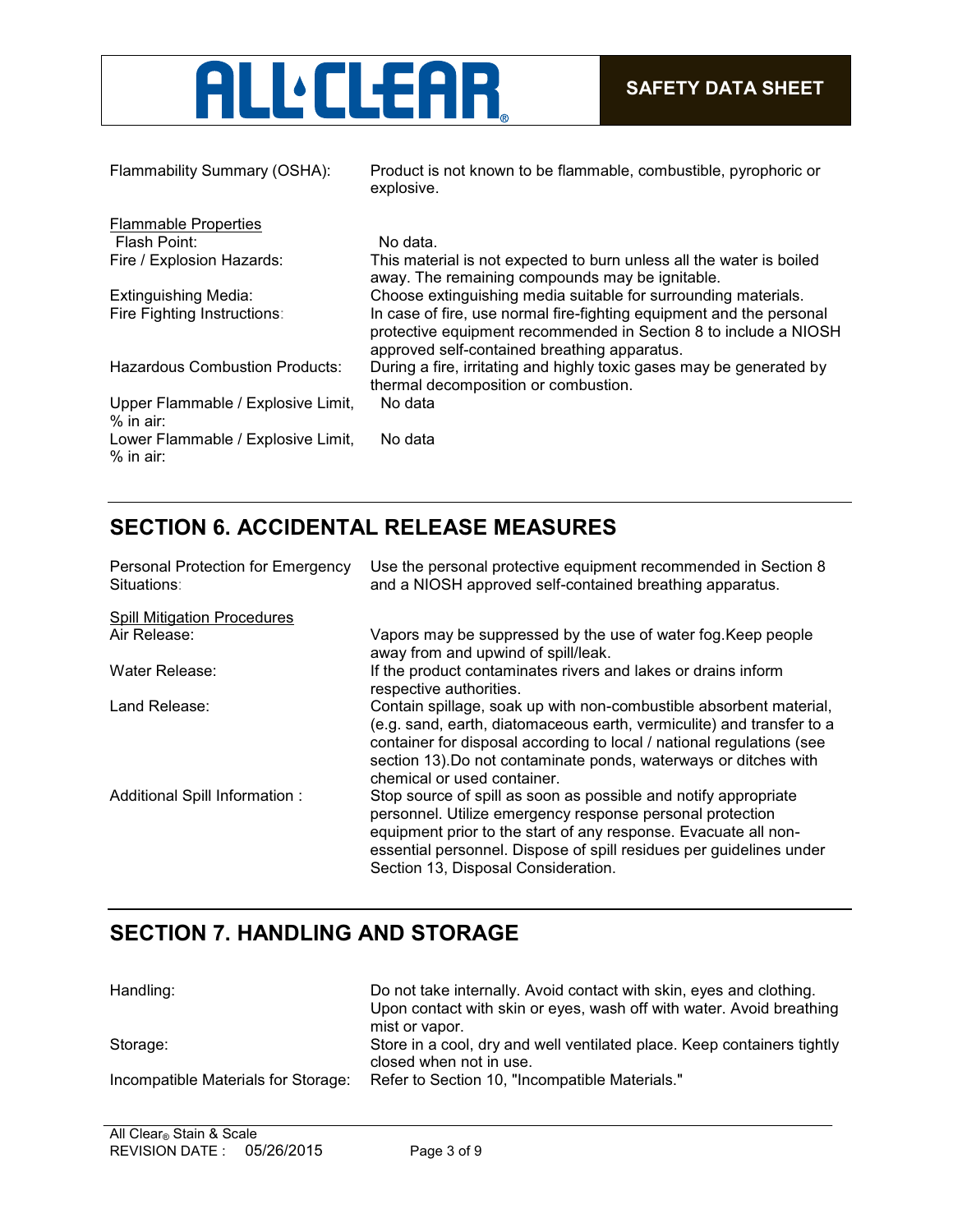# **ALL** CLEAR

# **SECTION 8. EXPOSURE CONTROLS/PERSONAL PROTECTION**

| Ventilation:                                    | Local exhaust ventilation is recommended if vapors, mists, aerosols or dusts                                                                                                                                                                                                                                                                                                                                                                                   |  |  |
|-------------------------------------------------|----------------------------------------------------------------------------------------------------------------------------------------------------------------------------------------------------------------------------------------------------------------------------------------------------------------------------------------------------------------------------------------------------------------------------------------------------------------|--|--|
| Protective Equipment for Routine Use of Product | are generated. Otherwise, use general exhaust ventilation.                                                                                                                                                                                                                                                                                                                                                                                                     |  |  |
|                                                 |                                                                                                                                                                                                                                                                                                                                                                                                                                                                |  |  |
| <b>Respiratory Protection:</b>                  | Respiratory protection not normally needed., If vapors, mists or aerosols are<br>generated, wear a NIOSH approved respirator., A NIOSH approved full-face<br>or half-face respirator in combination with chemical goggles., A NIOSH<br>approved air purifying respirator with P100 filter. Air purifying respirators<br>should not be used in oxygen deficient or IDLH atmospheres or if exposure<br>concentrations exceed ten (10) times the published limit. |  |  |
| Skin Protection:                                | Wear impervious gloves to avoid skin contact.                                                                                                                                                                                                                                                                                                                                                                                                                  |  |  |
| Eye Protection:                                 | Use chemical goggles and a faceshield.                                                                                                                                                                                                                                                                                                                                                                                                                         |  |  |
| Protective Clothing Type:                       | <b>Impervious</b>                                                                                                                                                                                                                                                                                                                                                                                                                                              |  |  |
| <b>General Protective</b>                       | An eye wash and safety shower should be provided in the immediate work                                                                                                                                                                                                                                                                                                                                                                                         |  |  |
| Measures:                                       | area.                                                                                                                                                                                                                                                                                                                                                                                                                                                          |  |  |

## **Components with workplace control parameters**

no data available

## **SECTION 9. PHYSICAL AND CHEMICAL PROPERTIES**

| <b>Physical State:</b>                     | liquid                                                           |
|--------------------------------------------|------------------------------------------------------------------|
| Form                                       | No data.                                                         |
| Color:                                     | No data.                                                         |
| Odor:                                      | No data.                                                         |
| Molecular Weight:                          | None established                                                 |
| $pH$ :                                     | $1.0 - 2.0$                                                      |
|                                            | $\left( \right)$                                                 |
| <b>Boiling Point:</b>                      | 212 °F (100 °C)                                                  |
| Melting point/freezing<br>point            | No data                                                          |
| Density                                    | No data                                                          |
| Vapor Pressure:                            | No data                                                          |
| Vapor Density:                             | >1                                                               |
| Viscosity:                                 | no data available                                                |
| Solubility in Water:                       | Soluble                                                          |
| Partition coefficient n-<br>octanol/water: | No data.                                                         |
| <b>Evaporation Rate:</b>                   | No data                                                          |
| Oxidizing:                                 | None established                                                 |
| Volatiles, % by vol.:                      | no data available                                                |
| <b>VOC Content</b>                         | This product does not contain any chemicals listed under the     |
|                                            | U.S. Clean Air Act Section 111 SOCMI Intermediate or Final VOC's |
|                                            | (40 CFR 60.489). This product does not contain any VOC           |
|                                            | exemptions listed under the U.S. Clean Air Act Section 450.      |
| in & Scale                                 |                                                                  |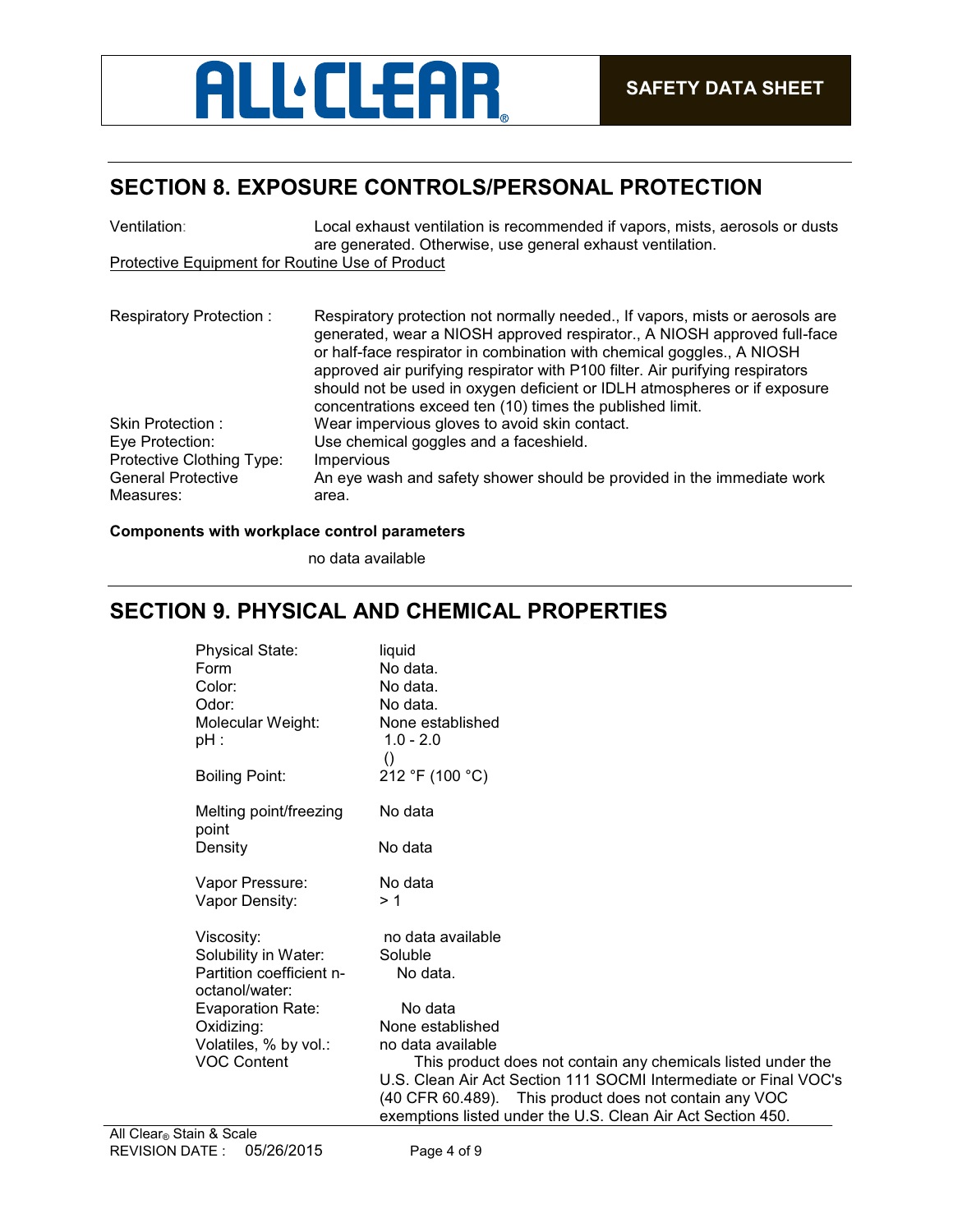

HAP Content Not applicable

## **SECTION 10. STABILITY AND REACTIVITY**

Conditions to Avoid:

Stability and Reactivity Summary: Stable under normal conditions., Product will not undergo hazardous polymerization.<br>High temperatures Chemical Incompatibility: Strong oxidizing agents, Bases, Amines, metal salts Carbon monoxide, Carbon dioxide, Phosphines may form after all water has been removed., phosphorus oxides, Oxides of nitrogen Decomposition Temperature: No data

**SECTION 11. TOXICOLOGICAL INFORMATION**

| Component Animal Toxicology |                          |  |
|-----------------------------|--------------------------|--|
| Oral LD50 value:            |                          |  |
| ETIDRONIC ACID              | $LD50 = 1,440$ mg/kg Rat |  |

Component Animal Toxicology Dermal LD50 value: ETIDRONIC ACID LD50 > 4,764 mg/kg Rabbit

Component Animal Toxicology Inhalation LC50 value: ETIDRONIC ACID No data

| <b>Product Animal Toxicity</b>              |      |                                                                  |                                                                                                                                                                                                                                                                                                                                                                                                                          |
|---------------------------------------------|------|------------------------------------------------------------------|--------------------------------------------------------------------------------------------------------------------------------------------------------------------------------------------------------------------------------------------------------------------------------------------------------------------------------------------------------------------------------------------------------------------------|
| Oral LD50 value:                            | LD50 | Believed to be $> 5,000$ mg/kg                                   | Rat                                                                                                                                                                                                                                                                                                                                                                                                                      |
| Dermal LD50 value:                          | LD50 | Believed to be $> 5,000$ mg/kg                                   | Rabbit                                                                                                                                                                                                                                                                                                                                                                                                                   |
| Inhalation LC50                             |      | no data available                                                |                                                                                                                                                                                                                                                                                                                                                                                                                          |
| value:                                      |      |                                                                  |                                                                                                                                                                                                                                                                                                                                                                                                                          |
| <b>Skin Irritation:</b>                     |      | This material is expected to be moderately irritating.           |                                                                                                                                                                                                                                                                                                                                                                                                                          |
| Eye Irritation:                             |      | Corrosive to eyes.                                               |                                                                                                                                                                                                                                                                                                                                                                                                                          |
| <b>Skin Sensitization:</b>                  |      | Negative skin sensitizer, guinea pig - Magnusson-Kligman method. |                                                                                                                                                                                                                                                                                                                                                                                                                          |
| Acute Toxicity:                             |      |                                                                  | This product is corrosive to the eyes, moderately irritating to the skin and upon<br>inhalation, may cause irritation to mucous membranes and respiratory tract.                                                                                                                                                                                                                                                         |
| Subchronic / Chronic<br>Toxicity:           |      | unlikely to occur in humans because of the high dose required.   | High oral exposure of a similar chemical to laboratory rodents has been shown to<br>alter red and white cell count, decrease hemoglobin concentration and decrease<br>the hematocrit value. This effect to blood occurred when they were fed a diet<br>containing 3% HEDP-A. No effect was observed at a dietary concentration of 1%.<br>The hematological effects observed in laboratory studies using rodents would be |
| Reproductive and<br>Developmental Toxicity: |      |                                                                  | This product has been tested and was shown not to produce any adverse<br>effects on reproductive function or fetal development when administered to                                                                                                                                                                                                                                                                      |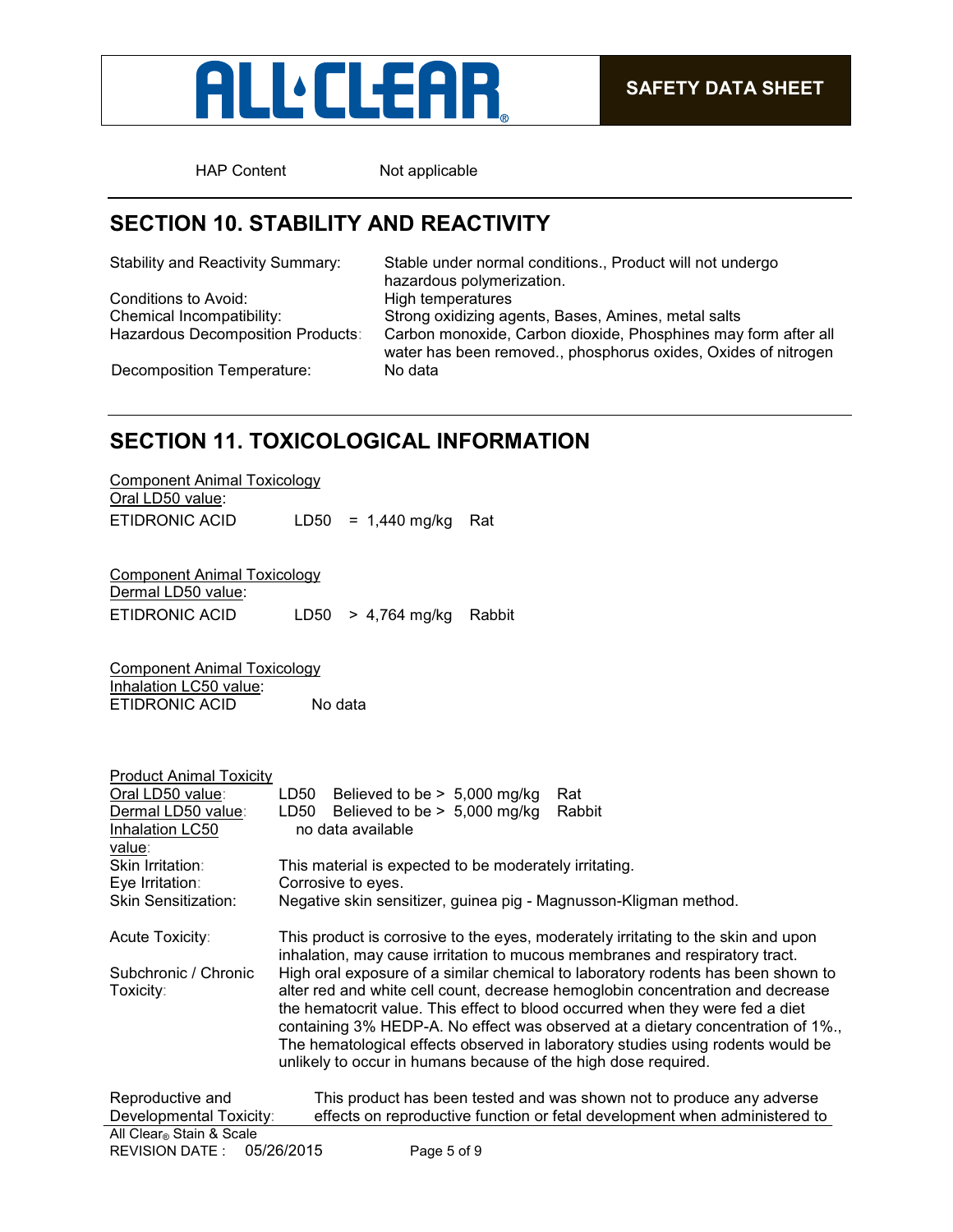

| laboratory animals. |                                                                                                                                                                                                                       |
|---------------------|-----------------------------------------------------------------------------------------------------------------------------------------------------------------------------------------------------------------------|
|                     | This product has been tested and was shown not to<br>produce any adverse effects on reproductive function or<br>fetal development when administered to laboratory<br>animals.                                         |
|                     | This chemical has been tested and was shown to be non-mutagenic.                                                                                                                                                      |
|                     | This chemical has been tested and was shown to be<br>non-mutagenic.                                                                                                                                                   |
|                     | This product is not known or reported to be carcinogenic by any reference<br>source including IARC, OSHA, NTP or EPA. Chemicals of similar structure<br>have been shown not to cause cancer in laboratory animals.    |
|                     | This product is not known or reported to be carcinogenic<br>by any reference source including IARC, OSHA, NTP or<br>EPA. Chemicals of similar structure have been shown<br>not to cause cancer in laboratory animals. |
|                     |                                                                                                                                                                                                                       |

## **SECTION 12. ECOLOGICAL INFORMATION**

Overview: Practically non- toxic to fish and other aquatic organisms., Practically non-toxic to wildlife and domestic animals.

## Ecological Toxicity Values for: ETIDRONIC ACID

| Bluegill                          |                          | $-96 h$ LC50 = 868 mg/l  |
|-----------------------------------|--------------------------|--------------------------|
|                                   |                          |                          |
| Rainbow trout (Salmo gairdneri),  |                          | 96 h LC50 = 368 mg/l     |
| <b>Channel Catfish (Ictalurus</b> |                          | 96 h LC50 = 695 mg/l     |
| punctatus rafinesque),            |                          |                          |
| Sheepshead minnow                 |                          | 96 h LC50 = $2,180$ mg/l |
| Daphnia magna,                    |                          | 48 h EC50= 527 mg/l      |
| Grass shrimp                      |                          | 96 h LC50= 1,770 mg/l    |
| <b>Oyster Shell Deposition</b>    |                          | 96 h EC50 = 89 mg/l      |
| Mallard duck                      | $\overline{\phantom{a}}$ | Oral LD50 > 2,510 mg/kg  |
| Bobwhite quail                    |                          | Oral LD50 > 2,510 mg/kg  |
|                                   |                          |                          |

## **SECTION 13. DISPOSAL CONSIDERATIONS**

**CARE MUST BE TAKEN TO PREVENT ENVIRONMENTAL CONTAMINATION FROM THE USE OF THE MATERIAL. THE USER OF THE MATERIAL HAS THE RESPONSIBILITY TO DISPOSE OF UNUSED MATERIAL, RESIDUES AND CONTAINERS IN COMPLIANCE WITH ALL RELEVANT LOCAL, STATE AND FEDERAL LAWS AND REGULATIONS REGARDING TREATMENT, STORAGE AND DISPOSAL FOR HAZARDOUS AND NONHAZARDOUS WASTES.**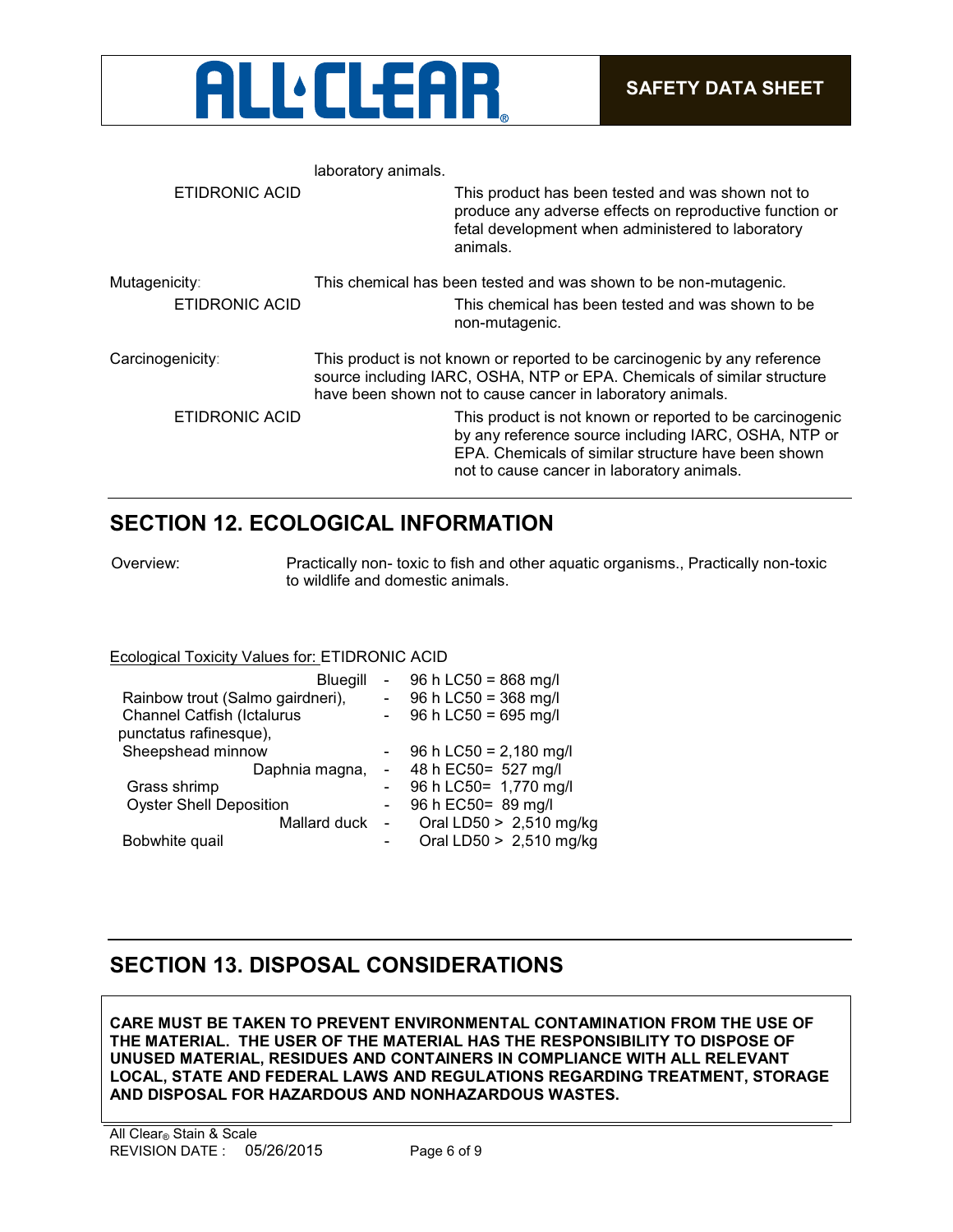

Waste Disposal Summary : If this product becomes a waste, it will be a hazardous waste which is subject to the Land Disposal restrictions under 40 CFR 268 and must be managed accordingly. Disposal Methods : As a hazardous liquid waste it must be disposed of in accordance with local, state and federal regulations.

## **SECTION 14. TRANSPORT INFORMATION**

### **DOT**

Not dangerous goods

| <b>TDG</b><br>UN number<br>Description of the goods<br>$\ddot{\cdot}$<br>Class<br>$\ddot{\cdot}$<br>Packing group<br>Labels | : 3265<br>CORROSIVE LIQUID, ACIDIC, ORGANIC, N.O.S.<br>(Etidronic acid)<br>8<br>$\pm$ 111<br>$\therefore$ 8 |
|-----------------------------------------------------------------------------------------------------------------------------|-------------------------------------------------------------------------------------------------------------|
| <b>IATA</b><br>UN number                                                                                                    | : 3265                                                                                                      |
| Description of the goods                                                                                                    | : Corrosive liquid, acidic, organic, n.o.s.<br>(Etidronic acid)                                             |
| Class                                                                                                                       | 8                                                                                                           |
| Packing group                                                                                                               | : III                                                                                                       |
| Labels                                                                                                                      | 8                                                                                                           |
| Packing instruction (cargo<br>aircraft)                                                                                     | : 856                                                                                                       |
| Packing instruction<br>(passenger aircraft)                                                                                 | : 852                                                                                                       |
| Packing instruction<br>(passenger aircraft)                                                                                 | : Y841                                                                                                      |
|                                                                                                                             |                                                                                                             |
| <b>IMDG-CODE</b>                                                                                                            |                                                                                                             |
| UN number                                                                                                                   | : 3265                                                                                                      |
| Description of the goods                                                                                                    | CORROSIVE LIQUID, ACIDIC, ORGANIC, N.O.S.<br>(Etidronic acid)                                               |
| Class<br>$\ddot{\phantom{0}}$                                                                                               | -8                                                                                                          |
| Packing group                                                                                                               | Ш                                                                                                           |
| Labels                                                                                                                      | 8                                                                                                           |
| EmS Number 1                                                                                                                | $: F-A$                                                                                                     |
| EmS Number 2                                                                                                                | $S-B$                                                                                                       |

## **SECTION 15. REGULATORY INFORMATION**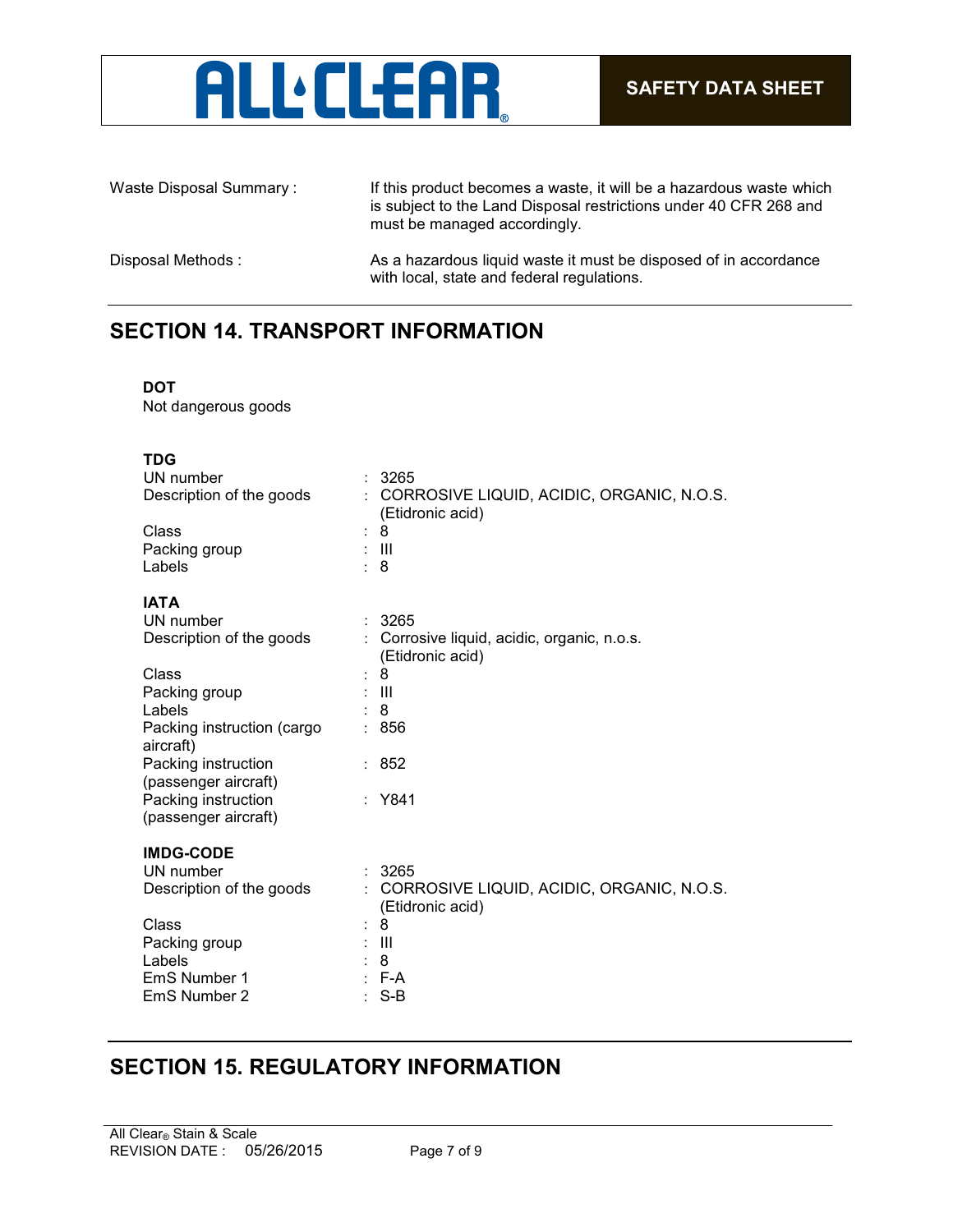

## **EPCRA - Emergency Planning and Community Right-to-Know Act**

#### **SARA 302**

No chemicals in this material are subject to the reporting requirements of SARA Title III, Section 302.

#### **SARA 313**

This material does not contain any chemical components with known CAS numbers that exceed the threshold (De Minimis) reporting levels established by SARA Title III, Section 313.

## **Clean Air Act**

This product does not contain any hazardous air pollutants (HAP), as defined by the U.S. Clean Air Act Section 12 (40 CFR 61).

This product does not contain any chemicals listed under the U.S. Clean Air Act Section 112(r) for Accidental Release Prevention (40 CFR 68.130, Subpart F).

This product does not contain any chemicals listed under the U.S. Clean Air Act Section 111 SOCMI Intermediate or Final VOC's (40 CFR 60.489).

#### **Clean Water Act**

This product does not contain any Hazardous Substances listed under the U.S. CleanWater Act, Section 311, Table 116.4A.

This product does not contain any Hazardous Chemicals listed under the U.S. CleanWater Act, Section 311, Table 117.3.

This product does not contain any toxic pollutants listed under the U.S. Clean Water Act Section 307

#### **US State Regulations**

#### **Massachusetts Right To Know**

No components are subject to the Massachusetts Right to Know Act.

**Pennsylvania Right To Know**

No components are subject to the Pennsylvania Right to know act

#### **New Jersey Right To Know**

Etidronic acid 2809-21-4